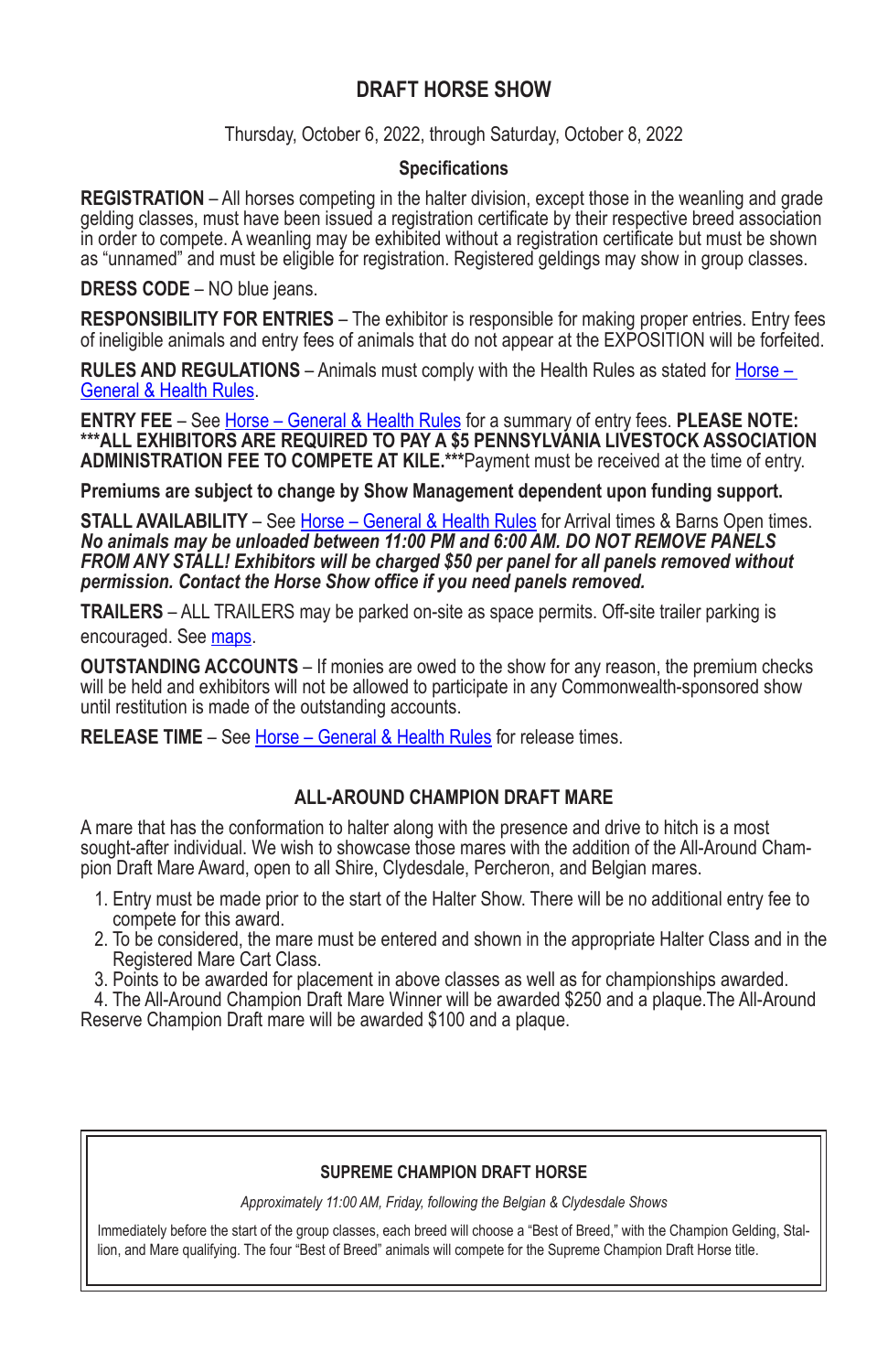# **BELGIAN DIVISION**

Belgian Merit Program Show

Judging at 8:00 AM, Friday, October 7, 2022

| Judge: | <b>Ringmasters:</b>       |
|--------|---------------------------|
| TBA    | Jesse Fisk & Steve Cooper |

\* All horses shown in group classes must be registered. Registered geldings are permitted in group classes.

Ribbons through Fifth Place. Rosettes to Champions and Reserve Champions.

# **CLASSES PREMIUMS**

| しレハソレレ |                                                  | 1st            | 2 <sub>nd</sub> | 3 <sup>rd</sup>               | 4 <sup>th</sup> | 5 <sup>th</sup> | 6 <sup>th</sup> |
|--------|--------------------------------------------------|----------------|-----------------|-------------------------------|-----------------|-----------------|-----------------|
| 100.   | Stallion 3 yrs and over                          |                |                 | \$50 \$40 \$30                |                 | \$20 \$15       | \$10            |
| 101.   | <b>Champion Senior Stallion</b>                  |                | <b>RIBBON</b>   |                               |                 |                 |                 |
| 102.   | Reserve Champion Senior Stallion                 |                | <b>RIBBON</b>   |                               |                 |                 |                 |
| 103.   | Stallion 2 yrs and under 3                       |                |                 | \$50 \$40 \$30                |                 | \$20 \$15 \$10  |                 |
| 104.   | Stallion 1 yr and under 2                        |                |                 | \$50 \$40 \$30                |                 | \$20 \$15       | \$10            |
| 105.   | <b>Stallion Foal</b>                             |                |                 | \$50 \$40 \$30                |                 | \$20 \$15 \$10  |                 |
| 106.   | Champion Junior Stallion                         |                | <b>RIBBON</b>   |                               |                 |                 |                 |
| 107.   | Reserve Champion Junior Stallion                 |                | <b>RIBBON</b>   |                               |                 |                 |                 |
| 108.   | <b>Grand Champion Stallion</b>                   |                | <b>ROSETTE</b>  |                               |                 |                 |                 |
| 109.   | Reserve Grand Champion Stallion                  |                | <b>ROSETTE</b>  |                               |                 |                 |                 |
| 110.   | Stallion any age, bred & owned                   |                |                 | \$50 \$40 \$30                |                 | \$20 \$15 \$10  |                 |
| 125.   | Geldings, Registered, any age                    |                |                 | \$50 \$40 \$30                |                 | \$20 \$15       | \$10            |
| 126.   | Geldings, Grade, any age                         |                |                 | \$50 \$40 \$30                |                 | \$20 \$15       | \$10            |
| 127.   | <b>Grand Champion Gelding</b>                    |                | <b>ROSETTE</b>  |                               |                 |                 |                 |
| 128.   | Reserve Grand Champion Gelding                   | <b>ROSETTE</b> |                 |                               |                 |                 |                 |
| 150.   | Brood Mare (Must have had a live foal in 2022)   |                |                 | \$50 \$40 \$30 \$20 \$15 \$10 |                 |                 |                 |
| 151.   | Yeld Mare 4 yrs and over                         |                |                 | \$50 \$40 \$30                |                 | \$20 \$15       | \$10            |
| 152.   | Mare 3 yrs and under 4                           |                |                 | \$50 \$40 \$30                |                 | \$20 \$15 \$10  |                 |
| 153.   | <b>Champion Senior Mare</b>                      |                | <b>RIBBON</b>   |                               |                 |                 |                 |
| 154.   | Reserve Champion Senior Mare                     |                | <b>RIBBON</b>   |                               |                 |                 |                 |
| 155.   | Mare 2 years and under 3                         |                |                 | \$50 \$40 \$30 \$20 \$15 \$10 |                 |                 |                 |
| 156.   | Mare 1 year and under 2                          |                |                 | \$50 \$40 \$30                |                 | \$20 \$15 \$10  |                 |
| 157.   | Mare Foal                                        |                |                 | \$50 \$40 \$30                |                 | \$20 \$15       | \$10            |
| 158.   | Champion Junior Mare                             |                | <b>RIBBON</b>   |                               |                 |                 |                 |
| 159.   | Reserve Champion Junior Mare                     |                | <b>RIBBON</b>   |                               |                 |                 |                 |
| 160.   | Grand Champion Mare                              |                | <b>ROSETTE</b>  |                               |                 |                 |                 |
| 161.   | Reserve Grand Champion Mare                      |                | <b>ROSETTE</b>  |                               |                 |                 |                 |
| 162.   | Mare any age, bred & owned                       |                |                 | \$50 \$40 \$30 \$20 \$15 \$10 |                 |                 |                 |
| 163.   | <b>Best of Breed</b>                             |                |                 | <b>ROSETTE</b>                |                 |                 |                 |
| 164.   | Get of Sire (Two any age by same sire)           |                |                 | \$50 \$40 \$30                |                 | \$20 \$15 \$10  |                 |
| 165.   | Produce of Dam (Two animals any age by same dam) |                |                 | \$50 \$40 \$30                |                 | \$20 \$15       | \$10            |
| 166.   | Stallion & Two Mares                             |                | \$50 \$40       | \$30                          |                 | \$20 \$15       | \$10            |
| 167.   | Mare & 2022 Foal                                 |                | \$50 \$40 \$30  |                               | \$20            | \$15            | \$10            |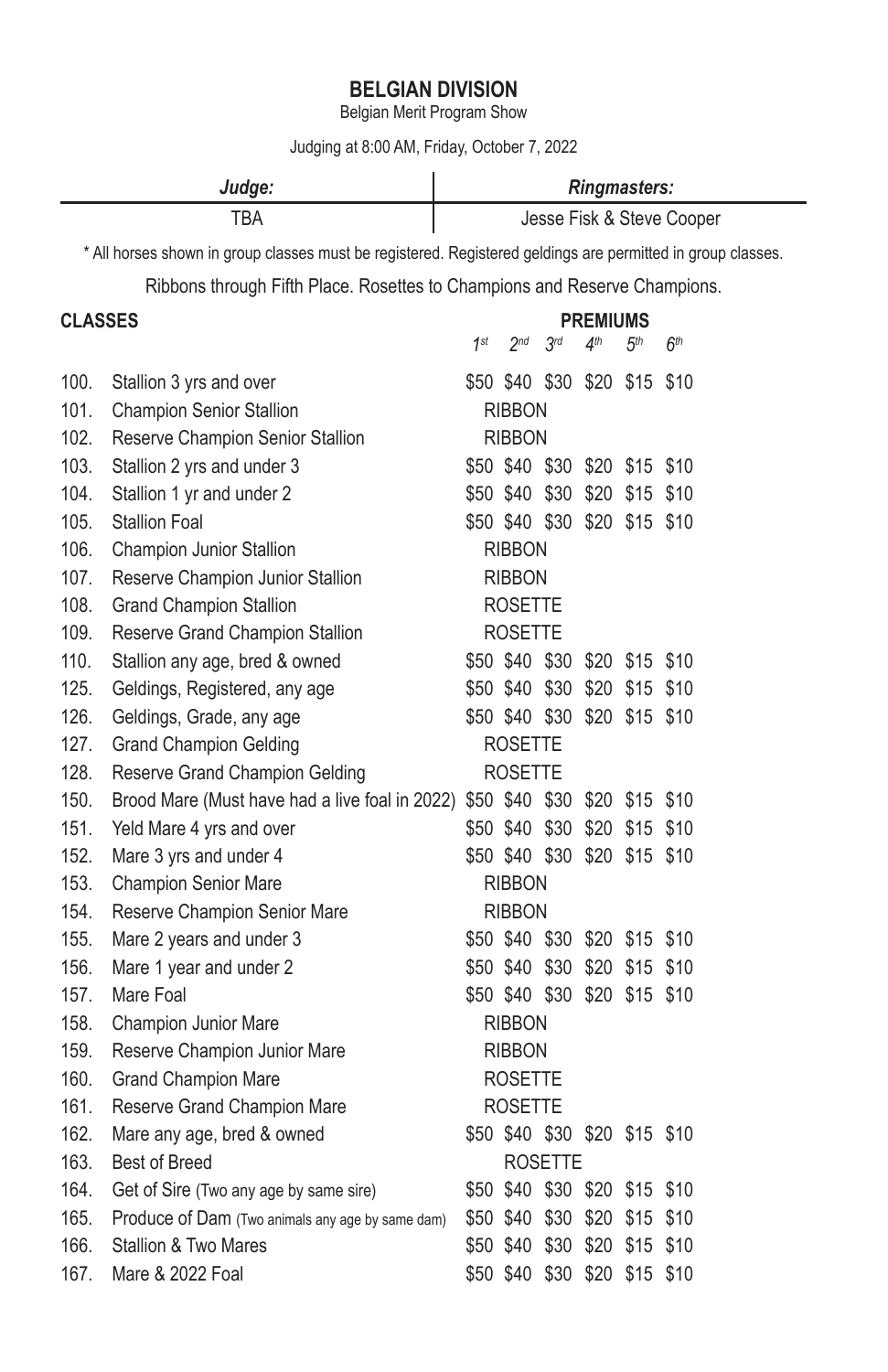# **CLYDESDALE EASTERN REGIONAL SHOW**

"B" Rated

Judging at 8:00 AM, Friday, October 7, 2022

| Judge: | <b>Ringmasters:</b>       |
|--------|---------------------------|
| TRA    | Jesse Fisk & Steve Cooper |

\* All horses shown in group classes must be registered. Registered geldings are permitted in group classes.

Ribbons through Fifth Place. Rosettes to Champions and Reserve Champions. **Exhibitors must bring original registration papers, or a signed leased agreement on record with the Clydesdale Breeders of the USA, and a copy of the leased animal's registration to the regional show. Registration papers will be checked by a representative of the association. All horses entered in registered halter classes must be registered in the name of the exhibitor.**

**BEST AMERICAN BRED CLASSES** – To be eligible, horses must be bred (conceived), born, and raised in the United States and must be registered in the Stud Books of the Clydesdale Breeders of the USA. Horses may be of any age. Previous winners at Regional ineligible to compete. All horses entered in this class must be shown in an individual halter class.

## **CLASSES PREMIUMS**

|      |                                                       | 1 <sup>st</sup> | 2 <sub>nd</sub> | 3 <sup>rd</sup> | 4 <sup>th</sup> | 5 <sup>th</sup> | 6 <sup>th</sup> |
|------|-------------------------------------------------------|-----------------|-----------------|-----------------|-----------------|-----------------|-----------------|
|      | 200. Stallion 3 yrs and over                          | \$50            | \$40            | \$30            | \$20            | \$15            | \$10            |
|      | 201. Champion Senior Stallion                         |                 |                 |                 |                 | <b>RIBBON</b>   |                 |
|      | 202. Reserve Champion Senior Stallion                 |                 |                 |                 |                 | <b>RIBBON</b>   |                 |
|      | 203. Stallion 2 yrs and under 3                       | \$50            | \$40            | \$30            | \$20            | \$15            | \$10            |
|      | 204. Stallion 1 yr and under 2                        | \$50            | \$40            | \$30            | \$20            | \$15            | \$10            |
|      | 205. Stallion Foal                                    | \$50            | \$40            | \$30            | \$20            | \$15            | \$10            |
|      | 206. Champion Junior Stallion                         |                 |                 |                 |                 | <b>RIBBON</b>   |                 |
|      | 207. Reserve Champion Junior Stallion                 |                 |                 |                 |                 | <b>RIBBON</b>   |                 |
|      | 208. Grand Champion Stallion                          |                 |                 |                 |                 |                 | <b>ROSETTE</b>  |
|      | 209. Reserve Grand Champion Stallion                  |                 |                 |                 |                 |                 | <b>ROSETTE</b>  |
|      | 210. Stallion, Best American Bred                     |                 |                 |                 |                 |                 | <b>ROSETTE</b>  |
|      | 211. Stallion any age, Bred & Owned                   | \$50            | \$40            | \$30            | \$20            | \$15            | \$10            |
|      | 225. Geldings, Registered, any age                    | \$50            | \$40            | \$30            | \$20            | \$15            | \$10            |
|      | 226. Gelding, Best American Bred                      |                 |                 |                 |                 |                 | <b>ROSETTE</b>  |
|      | 227. Geldings, Grade, any age                         | \$50            | \$40            | \$30            | \$20            | \$15            | \$10            |
|      | 228. Grand Champion Gelding                           |                 |                 |                 |                 |                 | <b>ROSETTE</b>  |
|      | 229. Reserve Grand Champion Gelding                   |                 |                 |                 |                 |                 | <b>ROSETTE</b>  |
|      | 250. Brood Mare (Must have had a live foal in 2022)   | \$50            | \$40            | \$30            | \$20            | \$15            | \$10            |
|      | 251. Yeld Mare, 4 yrs and over                        | \$50            | \$40            | \$30            | \$20            | \$15            | \$10            |
|      | 252. Mare 3 yrs and under 4                           | \$50            | \$40            | \$30            | \$20            | \$15            | \$10            |
|      | 253. Champion Senior Mare                             |                 |                 |                 |                 | <b>RIBBON</b>   |                 |
|      | 254. Reserve Champion Senior Mare                     |                 |                 |                 |                 | <b>RIBBON</b>   |                 |
|      | 255. Mare 2 yrs and under 3                           | \$50            | \$40            | \$30            | \$20            | \$15            | \$10            |
|      | 256. Mare 1 yr and under 2                            | \$50            | \$40            | \$30            | \$20            | \$15            | \$10            |
|      | 257. Mare Foal                                        | \$50            | \$40            | \$30            | \$20            | \$15            | \$10            |
|      | 258. Champion Junior Mare                             |                 |                 |                 |                 | <b>RIBBON</b>   |                 |
|      | 259. Reserve Champion Junior Mare                     |                 |                 |                 |                 | <b>RIBBON</b>   |                 |
|      | 260. Grand Champion Mare                              |                 |                 |                 |                 |                 | <b>ROSETTE</b>  |
|      | 261. Reserve Grand Champion Mare                      |                 |                 |                 |                 |                 | <b>ROSETTE</b>  |
|      | 262. Mare, Best American Bred                         |                 |                 |                 |                 |                 | <b>ROSETTE</b>  |
|      | 263. Mare any age, bred & owned by Exhibitor          | \$50            | \$40            | \$30            | \$20            | \$15            | \$10            |
|      | 264. Best of Breed                                    |                 |                 |                 |                 |                 | <b>ROSETTE</b>  |
|      | 265. Get of Sire (Two animals any age by same sire)   | \$50            | \$40            | \$30            | \$20            | \$15            | \$10            |
|      | 266. Produce of Dam (Two animals any age by same dam) | \$50            | \$40            | \$30            | \$20            | \$15            | \$10            |
| 267. | Stallion and Two Mares                                | \$50            | \$40            | \$30            | \$20            | \$15            | \$10            |
| 268. | Mare and 2022 Foal                                    | \$50            | \$40            | \$30            | \$20            | \$15            | \$10            |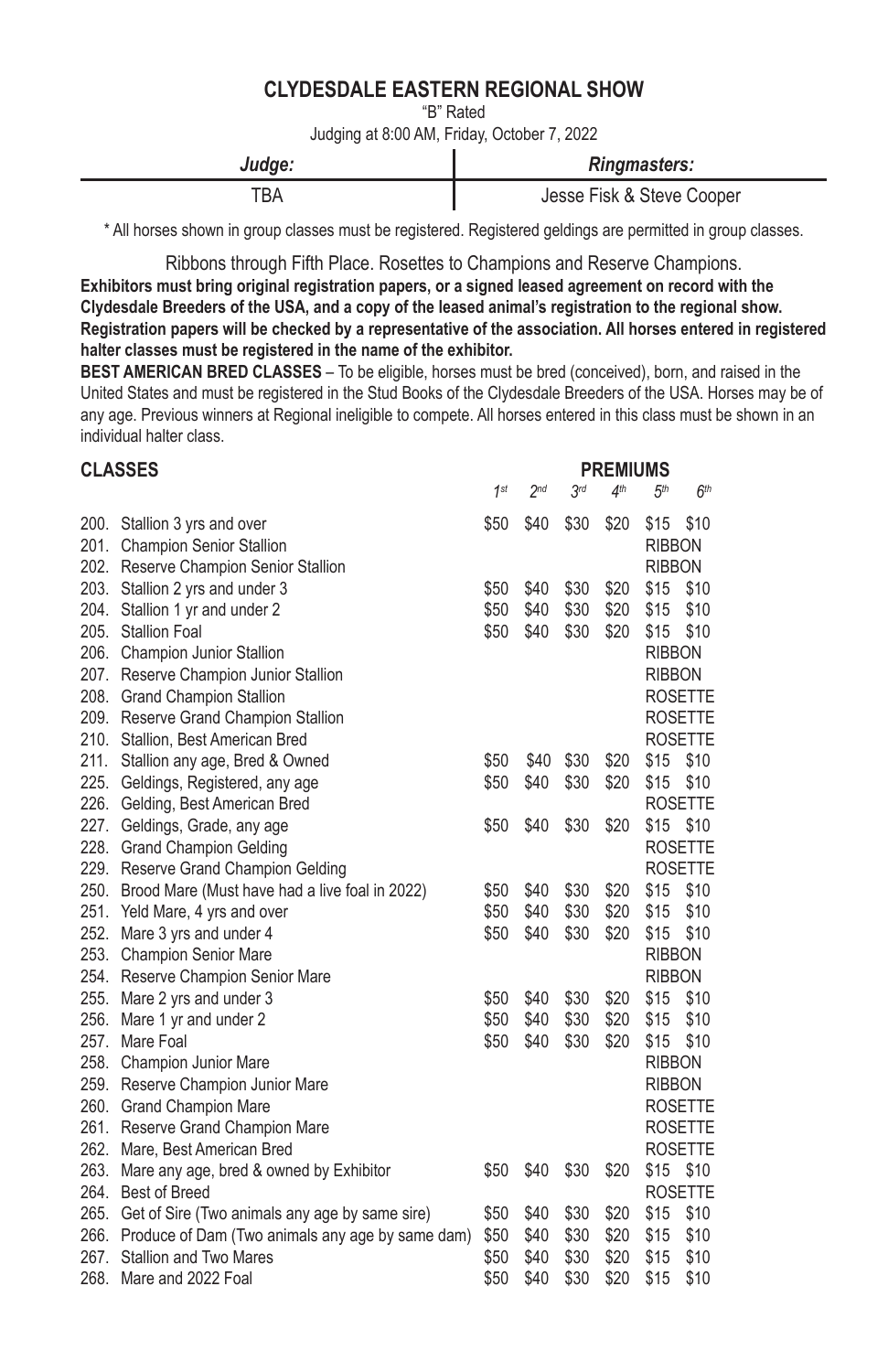# **PERCHERON DIVISION**

"B" Rated

Judging at 8:00 AM, Thursday, October 6, 2022

| Judge:                                                                                                      | <b>Ringmasters:</b>       |                 |      |                 |                 |                 |  |
|-------------------------------------------------------------------------------------------------------------|---------------------------|-----------------|------|-----------------|-----------------|-----------------|--|
| TBA                                                                                                         | Jesse Fisk & Steve Cooper |                 |      |                 |                 |                 |  |
| * All horses shown in group classes must be registered. Registered geldings are permitted in group classes. |                           |                 |      |                 |                 |                 |  |
| Ribbons through Fifth Place. Rosettes to Champions and Reserve Champions.                                   |                           |                 |      |                 |                 |                 |  |
| <b>CLASSES</b>                                                                                              |                           |                 |      | PREMIUMS        |                 |                 |  |
|                                                                                                             | 1st                       | 2 <sub>nd</sub> | 3rd  | 4 <sup>th</sup> | 5 <sup>th</sup> | 6 <sup>th</sup> |  |
| 300. Stallion 3 yrs and over                                                                                | \$50                      | \$40            | \$30 | \$20            | \$15            | \$10            |  |
| 301. Champion Senior Stallion                                                                               |                           |                 |      |                 | <b>RIBBON</b>   |                 |  |
| 302. Reserve Champion Senior Stallion                                                                       |                           |                 |      |                 | <b>RIBBON</b>   |                 |  |
| 303. Stallion 2 yrs and under 3                                                                             | \$50                      | \$40            | \$30 | \$20            | \$15            | \$10            |  |
| 304. Stallion 1 yr and under 2                                                                              | \$50                      | \$40            | \$30 | \$20            | \$15            | \$10            |  |
| 305. Stallion Yearling Futurity                                                                             |                           |                 |      |                 | <b>RIBBON</b>   |                 |  |
| 306. Stallion Foal                                                                                          | \$50                      | \$40            | \$30 | \$20            | $$15$ \$10      |                 |  |
| 307. Champion Junior Stallion                                                                               |                           |                 |      |                 | <b>RIBBON</b>   |                 |  |
| 308. Reserve Champion Junior Stallion                                                                       |                           |                 |      |                 | <b>RIBBON</b>   |                 |  |
| 309. Grand Champion Stallion                                                                                |                           |                 |      |                 |                 | <b>ROSETTE</b>  |  |
| 310. Reserve Grand Champion Stallion                                                                        |                           |                 |      |                 |                 | <b>ROSETTE</b>  |  |
| 311. Stallion any age, Bred & Owned                                                                         | \$50                      | \$40            | \$30 | \$20            |                 | \$15 \$10       |  |
| 325. Geldings, Registered, any age                                                                          | \$50                      | \$40            | \$30 | \$20            | \$15            | \$10            |  |
| 326. Geldings, Grade, any age                                                                               | \$50                      | \$40            | \$30 | \$20            | \$15            | \$10            |  |
| 327. Grand Champion Gelding                                                                                 |                           |                 |      |                 |                 | <b>ROSETTE</b>  |  |
| 328. Reserve Grand Champion Gelding                                                                         |                           |                 |      |                 |                 | ROSETTE         |  |
| 350. Brood Mare (Must have had a live foal in 2022)                                                         | \$50                      | \$40            | \$30 | \$20            | \$15            | \$10            |  |
| 351. Yeld Mare 4 yrs and over                                                                               | \$50                      | \$40            | \$30 | \$20            | \$15            | \$10            |  |
| 352. Mare 3 yrs and under 4                                                                                 | \$50                      | \$40            | \$30 | \$20            | \$15            | \$10            |  |
| 353. Champion Senior Mare                                                                                   |                           |                 |      |                 | <b>RIBBON</b>   |                 |  |
| 354. Reserve Champion Senior Mare                                                                           |                           |                 |      |                 | <b>RIBBON</b>   |                 |  |
| 355. Mare 2 yrs and under 3                                                                                 | \$50                      | \$40            | \$30 | \$20            | \$15            | \$10            |  |
| 356. Mare 1 yr and under 2                                                                                  | \$50                      | \$40            | \$30 | \$20            | \$15            | \$10            |  |
| 357. Mare Yearling Futurity                                                                                 |                           |                 |      |                 | <b>RIBBON</b>   |                 |  |
| 358. Mare Foal                                                                                              | \$50                      | \$40            | \$30 | \$20            | \$15            | \$10            |  |
| 359. Champion Junior Mare                                                                                   |                           |                 |      |                 | <b>RIBBON</b>   |                 |  |
| 360. Reserve Champion Junior Mare                                                                           |                           |                 |      |                 | <b>RIBBON</b>   |                 |  |
| 361. Grand Champion Mare                                                                                    |                           |                 |      |                 |                 | ROSETTE         |  |
| 362. Reserve Grand Champion Mare                                                                            |                           |                 |      |                 |                 | ROSETTE         |  |
| 363. Mare any age, Bred and owned by Exhibitor                                                              | \$50                      | \$40            | \$30 | \$20            |                 | \$15 \$10       |  |
| 364. Best of Breed                                                                                          |                           |                 |      |                 |                 | <b>ROSETTE</b>  |  |
| 365. Get of Sire (Two animals any age by same sire)                                                         | \$50                      | \$40            | \$30 | \$20            | \$15            | \$10            |  |
| 366. Produce of Dam (Two animals any age by same dam)                                                       | \$50                      | \$40            | \$30 | \$20            | \$15            | \$10            |  |
| <b>Stallion and Two Mares</b><br>367.                                                                       | \$50                      | \$40            | \$30 | \$20            | \$15            | \$10            |  |
| 368.<br>Mare & 2022 Foal                                                                                    | \$50                      | \$40            | \$30 | \$20            | \$15            | \$10            |  |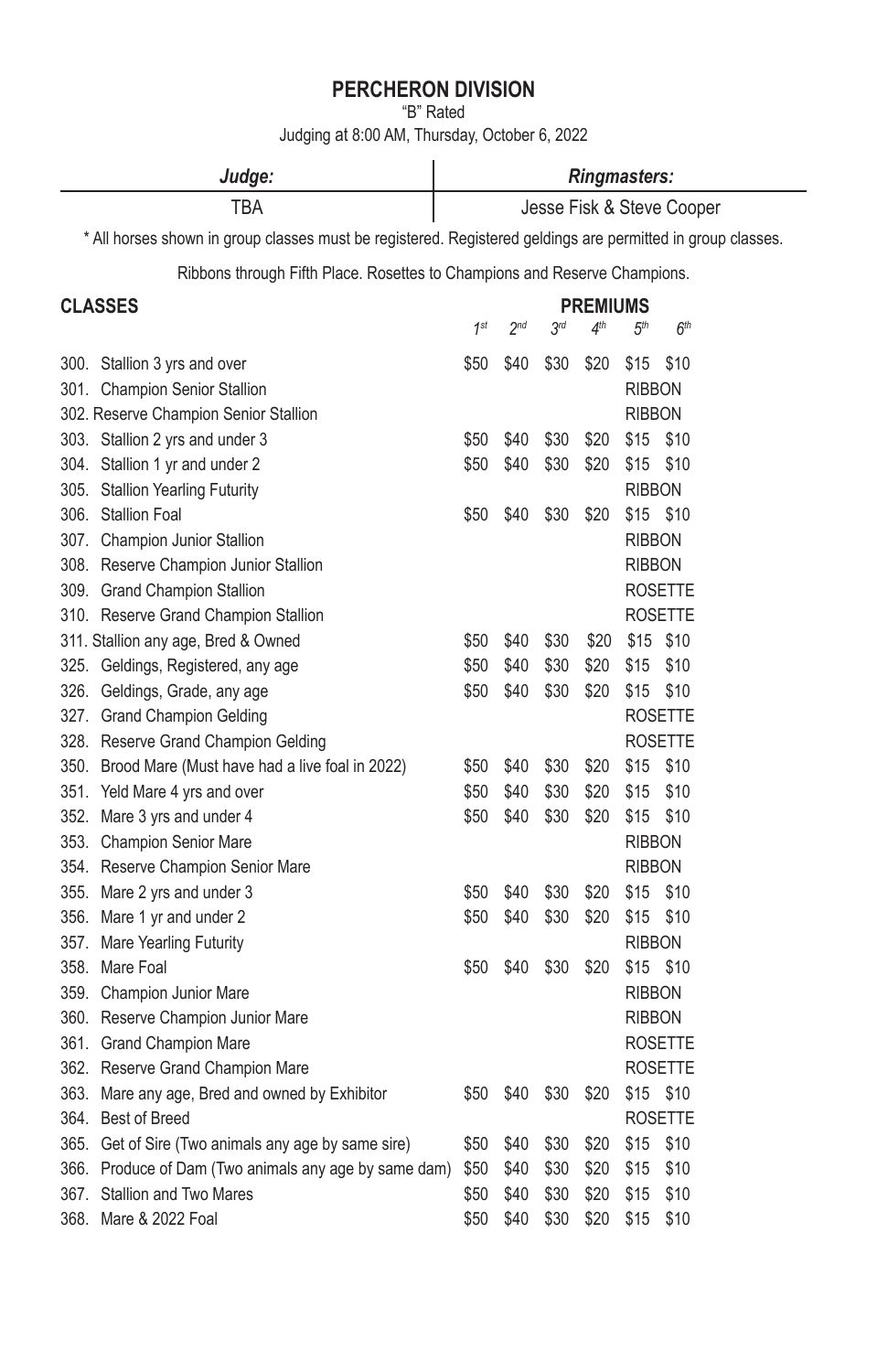# **SHIRE DIVISION**

All North American Shire Contest - A Level Qualifying Show

Judging at 8:00 AM, Thursday October 6, 2022

\* All horses shown in group classes must be registered. Registered geldings are permitted in group classes. Ribbons through Fifth Place. Rosettes to Champions & Reserve Champions. AMERICAN SHIRE HORSE ASSOCIATION SHOW ELIGIBILITY RULES

## **AMERICAN SHIRE HORSE ASSOCIATION SHOW ELIGIBILITY RULES**

- 1. Shire Stallions, Mares, and Geldings of all ages must be registered with the American Shire Horse Association or registered with the recognized Shire registry in the country in which they and their owner reside. Foreign "Notified Colts" that are parentage-verified and recorded in the name of the exhibitor are eligible to show.
- 2. Horses must be entered by the owner(s) listed on the horse's registration certificate. Show entry forms usually list this as "exhibitor" or "entrant." Persons acting as agent or handler for the horse being shown may not be listed as the exhibitor/entrant. The owner does not have to be the person showing the horse. Leased horses may be entered by the lessee as recorded by the respective associations.
- 3. Mares registered as 3/4 Shire or more may be shown with full registered mares. Geldings registered as 3/4 Shire or more may be shown with full registered geldings.
- 4. Geldings must be registered and parentage-verified with a recognized Shire registry to be eligible for Championships, Best of Breed, or Supreme Champion titles.
- 5. Geldings that are not registered must be of Shire type to show in a grade gelding class.
- 6. Non-ASHA registered horses: Owners of horses residing outside the U.S. and registered with that country's recognized Shire registry must submit a copy of the foreign registration certificate to the ASHA Secretary prior to the show for verification of eligibility.
- 7. All horses shown in group classes must be registered (Get of Sire, Produce of Dam, Mare and Foal, Herd).
- 8. Late or post entered horses: Copies of the front and back of the ASHA or foreign registration certificate, showing the exhibitor as owner, must be presented to the ASHA Show Coordinator before they may be shown. Exhibitors of horses with foreign registration papers must also comply with "A" above in order to show.
- 9. Any horse found to be ineligible to show after the judging will forfeit all awards and premium money.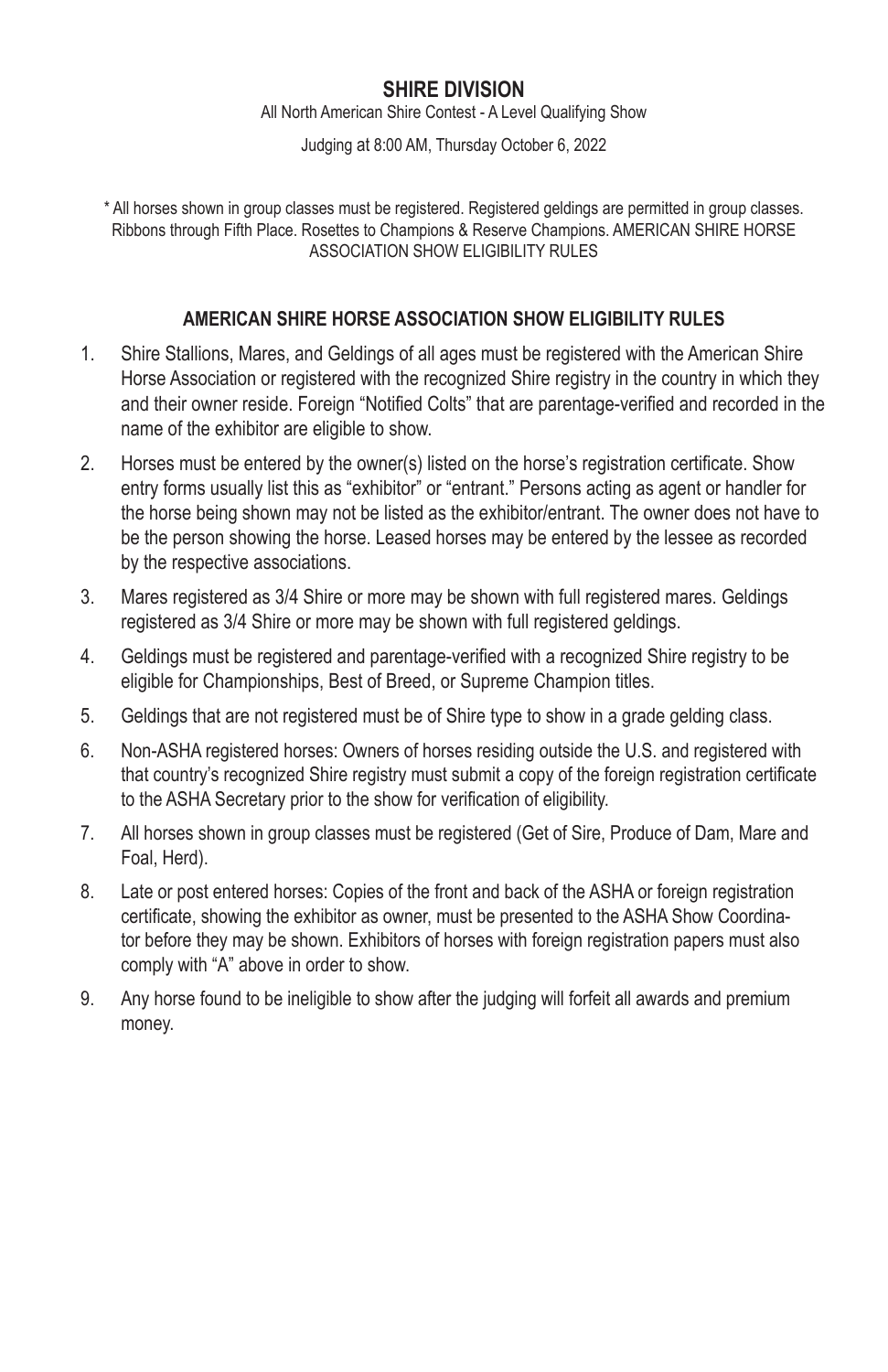# **SHIRE DIVISION**

| Judge:                                                                 | <b>Ringmasters:</b>       |                 |                 |                 |                 |                  |  |  |
|------------------------------------------------------------------------|---------------------------|-----------------|-----------------|-----------------|-----------------|------------------|--|--|
| TBA                                                                    | Jesse Fisk & Steve Cooper |                 |                 |                 |                 |                  |  |  |
| <b>CLASSES</b>                                                         |                           |                 |                 | <b>PREMIUMS</b> |                 |                  |  |  |
|                                                                        | 1 <sup>st</sup>           | 2 <sub>nd</sub> | 3 <sup>rd</sup> | 4 <sup>th</sup> | 5 <sup>th</sup> | 6 <sup>th</sup>  |  |  |
| 400. Stallion, 4 yrs and over                                          | \$50                      | \$40            | \$30            | \$20            | \$15            | \$10             |  |  |
| 401. Stallion, 3 yrs and under 4                                       | \$50                      | \$40            | \$30            | \$20            | \$15            | \$10             |  |  |
| 402. Champion Senior Stallion                                          |                           |                 |                 | <b>ROSETTE</b>  |                 |                  |  |  |
| 403. Reserve Champion Senior Stallion                                  |                           |                 |                 | <b>ROSETTE</b>  |                 |                  |  |  |
| 404. Stallion, 2 yrs and under 3                                       | \$50                      | \$40            | \$30            | \$20            | \$15            | \$10             |  |  |
| 405. Stallion, 1 yr and under 2                                        | \$50                      | \$40            | \$30            | \$20            | \$15            | \$10             |  |  |
| 406. Stallion Foal                                                     | \$50                      | \$40            | \$30            | \$20            | \$15            | \$10             |  |  |
| 407. Champion Junior Stallion                                          |                           |                 |                 |                 | <b>ROSETTE</b>  |                  |  |  |
| 408. Reserve Champion Junior Stallion                                  |                           |                 |                 |                 | <b>ROSETTE</b>  |                  |  |  |
| 409. Grand Champion Stallion                                           |                           |                 |                 |                 | <b>ROSETTE</b>  |                  |  |  |
| Neck ribbon sponsored by - Bloomsbury Forge, Frederick, MD             |                           |                 |                 |                 |                 |                  |  |  |
| 410. Reserve Grand Champion Stallion                                   |                           |                 |                 |                 | <b>ROSETTE</b>  |                  |  |  |
| 411. Best Shire Stallion Bred & Owned by Exhibitor                     | \$50                      | \$40            | \$30            | \$20            | \$15            | \$10             |  |  |
| 425. Registered Geldings, 3 yrs and over                               | \$50                      | \$40            | \$30            | \$20            | \$15            | \$10             |  |  |
| 426. Registered Geldings, 2 yrs and under                              | \$50                      | \$40            | \$30            | \$20            | \$15            | \$10             |  |  |
| 427. Grand Champion Registered Gelding                                 |                           |                 |                 |                 |                 | <b>ROSETTE</b>   |  |  |
| Neck ribbon sponsored by - Bloomsbury Forge, Frederick, MD             |                           |                 |                 |                 |                 |                  |  |  |
| 428. Reserve Grand Champion Registered Gelding                         |                           |                 |                 |                 |                 | <b>ROSETTE</b>   |  |  |
| 429. Grade/unregistered Shire Geldings, any age                        | \$50                      | \$40            | \$30            | \$20            | \$15 \$10       |                  |  |  |
| 450. Brood Mare, 4 yrs and over<br>(Must have had a live foal in 2022) | \$50                      | \$40            | \$30            | \$20            | \$15            | \$10             |  |  |
| 451. Yeld Mare, 4 yrs and over                                         | \$50                      | \$40            | \$30            | \$20            | \$15            | \$10             |  |  |
| 452. Mare, 3 yrs and under 4                                           | \$50                      | \$40            | \$30            | \$20            | \$15            | \$10             |  |  |
| 453. Champion Senior Mare                                              |                           |                 |                 |                 | <b>ROSETTE</b>  |                  |  |  |
| 454. Reserve Champion Senior Mare                                      |                           |                 |                 |                 | <b>ROSETTE</b>  |                  |  |  |
| 455. Mare, 2 yrs and under 3                                           | \$50                      | \$40            | \$30            |                 | \$20 \$15       | \$10             |  |  |
| 456. Mare, 1 yr and under 2                                            | \$50                      | \$40            | \$30            | \$20            | \$15            | \$10             |  |  |
| 457. Mare Foal                                                         | \$50                      | \$40            | \$30            | \$20            | \$15            | \$10             |  |  |
| 458. Champion Junior Mare                                              |                           |                 |                 |                 | <b>ROSETTE</b>  |                  |  |  |
| 459. Reserve Champion Junior Mare                                      |                           |                 |                 |                 | <b>ROSETTE</b>  |                  |  |  |
| 460. Grand Champion Mare                                               |                           |                 |                 |                 | <b>ROSETTE</b>  |                  |  |  |
| Neck ribbon sponsored by - Bloomsbury Forge, Frederick, MD             |                           |                 |                 |                 |                 |                  |  |  |
| 461. Reserve Grand Champion Mare                                       |                           |                 |                 |                 | <b>ROSETTE</b>  |                  |  |  |
| 462. Best Shire Mare Bred & Owned by Exhibitor                         | \$50                      | \$40            | \$30            |                 | \$20 \$15       | \$10             |  |  |
| 463. Best of Breed                                                     |                           |                 |                 |                 |                 | ROSETTE & BANNER |  |  |
| Additional award sponsored by - Bloomsbury Forge, Frederick, MD        |                           |                 |                 |                 |                 |                  |  |  |
| 464. Get of Sire                                                       | \$50                      | \$40            | \$30            | \$20            | \$15            | \$10             |  |  |
| 465. Produce of Dam                                                    | \$50                      | \$40            | \$30            | \$20            | \$15            | \$10             |  |  |
| 466. Stallion and Three Mares                                          | \$50                      | \$40            | \$30            | \$20            | \$15            | \$10             |  |  |
| 467. Mare and 2022 foal                                                | \$50                      | \$40            | \$30            | \$20            | \$15            | \$10             |  |  |

Judging at 8:00 AM, Thursday, October 6, 2022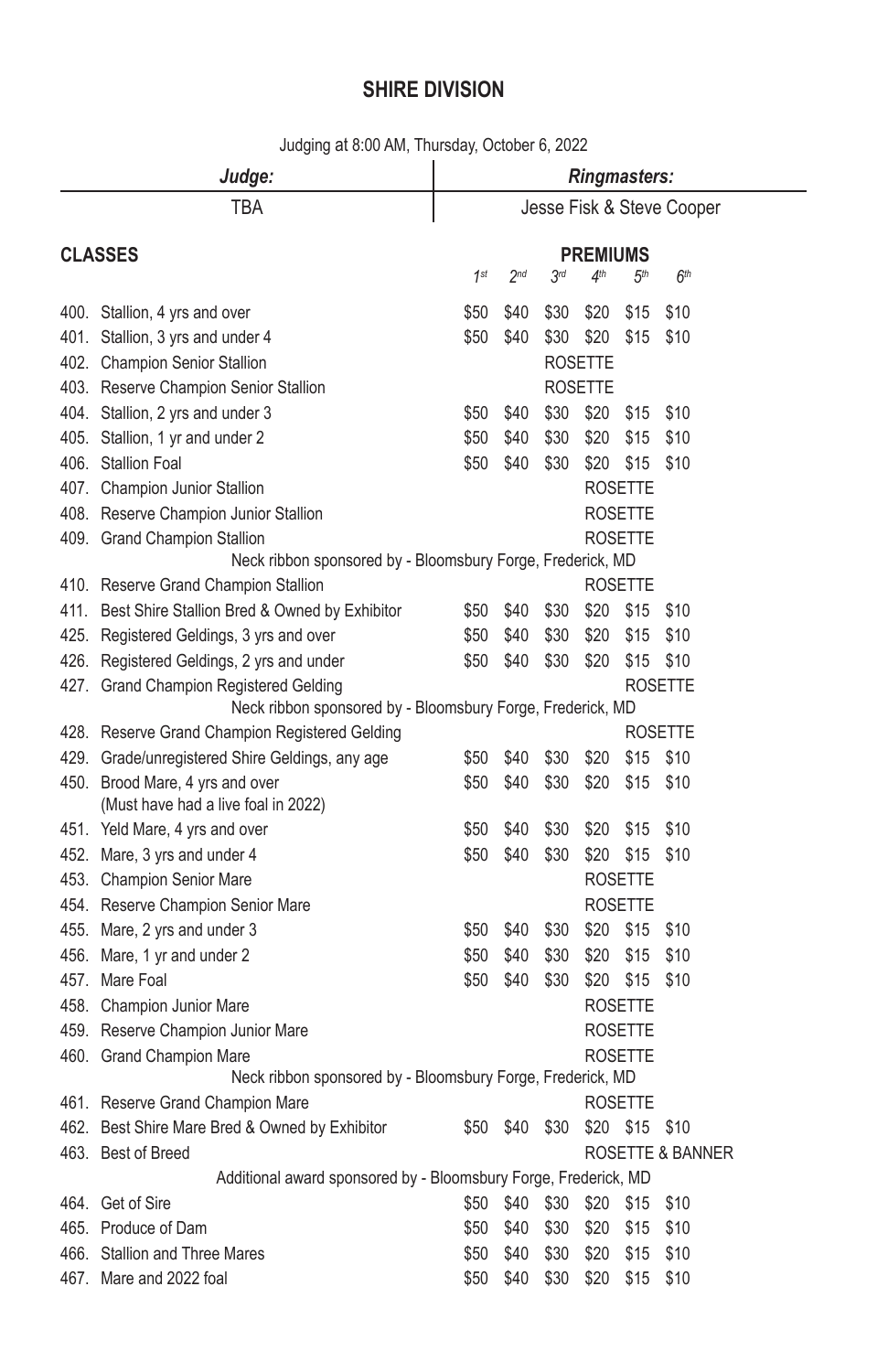# **DRAFT HORSE HITCH DIVISION**

**Judging:**

Thursday, October 6, 2022, 1:00 PM & 6 PM Friday, October 7, 2022, 1:00 PM & 6 PM Saturday, October 8, 2022, 10:30 AM & 3:30 PM (see below)

| Judges: | <b>Ringmasters:</b>       |
|---------|---------------------------|
| TBA     | Jesse Fisk & Steve Cooper |
|         |                           |

Exhibitors may have more than one entry in cart and hitch classes. Unless the class is breed specific, all classes are open to Shire, Clydesdale, Belgian, Percheron, and North American Spotted Draft Horses. Except where specified, all breeds will show together. Mares used in registered mares hitch classes may not be shown in the same open hitch classes, with the following exceptions: youth driving classes, PA exhibitor hitch classes, and Classic Series classes. However, the same horse may be shown in the Ladies', Men's, and Mare cart classes.

Stallions are not permitted in youth and ladies classes. *Youth classes open to exhibitors born 2003 to 2014 inclusive.* Participants in youth driving classes must be accompanied by an adult. Exhibitors cannot show in both youth and adult classes. An exhibitor showing in any one adult class cannot also show in any youth class and vice versa. All unicorn, four-horse, six-horse, and eight-horse hitches must have two capable drivers up at all times. All hitches must use a fifth wheel show wagon, show harness, and be shod. All horses within a hitch must be the same breed. **ATTIRE** – All exhibitors and helpers are required to be in proper dress (suit coat, no blue jeans) when in the show ring. *THIS INCLUDES ALL HEADERS.*

**HELMETS:** Helmets must be worn at all times by all exhibitors in all riding classes and at all times while mounted. Failure to comply will result in disqualification from the class.

SHOW COMMITTEE RESERVES THE RIGHT TO COMBINE HITCH CLASSES IF NECESSARY.

Classes 912, 919, & 934 are 2022 North American Six-Horse Hitch & Cart Classic Series qualifying classes. Any other North American Six-Horse Hitch Classic Series qualifying classes will be determined based upon class participation. Classic Cart and Classic Six Classes are open to North American Classic Series members only.

RIBBONS: OPEN THROUGH FIFTH PLACE AND YOUTH THROUGH SEVENTH PLACE

| <b>CLASSES</b> |                                                       |                 | <b>PREMIUMS</b> |                 |                 |                 |                 |                 |       |                  |
|----------------|-------------------------------------------------------|-----------------|-----------------|-----------------|-----------------|-----------------|-----------------|-----------------|-------|------------------|
|                | 1st                                                   | 2 <sub>nd</sub> | 3 <sup>rd</sup> | 4 <sup>th</sup> | 5 <sup>th</sup> | 6 <sup>th</sup> | 7 <sup>th</sup> | 8 <sup>th</sup> | gth   | 10 <sup>th</sup> |
| 921.           | Men's Cart - Belgian                                  |                 |                 |                 |                 |                 |                 |                 |       |                  |
|                | \$250                                                 | \$225           | \$175           | \$150           | \$125           | \$125           | \$100           | \$100           | \$100 | \$100            |
| 905.           | Men's Cart - Clyde/Shire                              |                 |                 |                 |                 |                 |                 |                 |       |                  |
|                | \$250                                                 | \$225           | \$175           | \$150           | \$125           | \$125           | \$100           | \$100           | \$100 | \$100            |
| 904.           | Men's Cart - Percheron                                |                 |                 |                 |                 |                 |                 |                 |       |                  |
|                | \$250                                                 | \$225           | \$175           | \$150           | \$125           | \$125           | \$100           | \$100           | \$100 | \$100            |
| 908.           | Ladies' Cart - Belgian                                |                 |                 |                 |                 |                 |                 |                 |       |                  |
|                | \$250                                                 | \$225           | \$175           | \$150           | \$125           | \$125           | \$100           | \$100           | \$100 | \$100            |
| 918.           | Ladies' Cart - Clyde/Shire                            |                 |                 |                 |                 |                 |                 |                 |       |                  |
|                | \$250                                                 | \$225           | \$175           | \$150           | \$125           | \$125           | \$100           | \$100           | \$100 | \$100            |
| 909.           | Ladies' Cart - Percheron                              |                 |                 |                 |                 |                 |                 |                 |       |                  |
|                | \$250                                                 | \$225           | \$175           | \$150           | \$125           | \$125           | \$100           | \$100           | \$100 | \$100            |
| 910.           | Cart - Registered Geldings                            |                 |                 |                 |                 |                 |                 |                 |       |                  |
|                | \$250                                                 | \$225           | \$175           | \$150           | \$125           | \$125           | \$100           | \$100           | \$100 | \$100            |
| 911.           | Cart - Registered Mares                               |                 |                 |                 |                 |                 |                 |                 |       |                  |
|                | \$250                                                 | \$225           | \$175           | \$150           | \$125           | \$125           | \$100           | \$100           | \$100 | \$100            |
| 912.           | Classic Series Cart (must be a Classic Series member) |                 |                 |                 |                 |                 |                 |                 |       |                  |
|                | \$250                                                 | \$225           | \$175           | \$150           | \$125           | \$125           | \$100           | \$100           | \$100 | \$100            |
| 915.           | <b>PA Exhibitor Cart</b>                              |                 |                 |                 |                 |                 |                 |                 |       |                  |
|                | \$250                                                 | \$225           | \$175           | \$150           | \$125           | \$125           | \$100           | \$100           | \$100 | \$100            |
| 903.           | Team Hitch - Belgian Open                             |                 |                 |                 |                 |                 |                 |                 |       |                  |
|                | \$300                                                 | \$250           | \$200           | \$175           | \$150           | \$150           | \$150           | \$125           | \$100 | \$100            |
| 907.           | Team Hitch - Clyde/Shire Open                         |                 |                 |                 |                 |                 |                 |                 |       |                  |
|                | \$300                                                 | \$250           | \$200           | \$175           | \$150           | \$150           | \$150           | \$125           | \$100 | \$100            |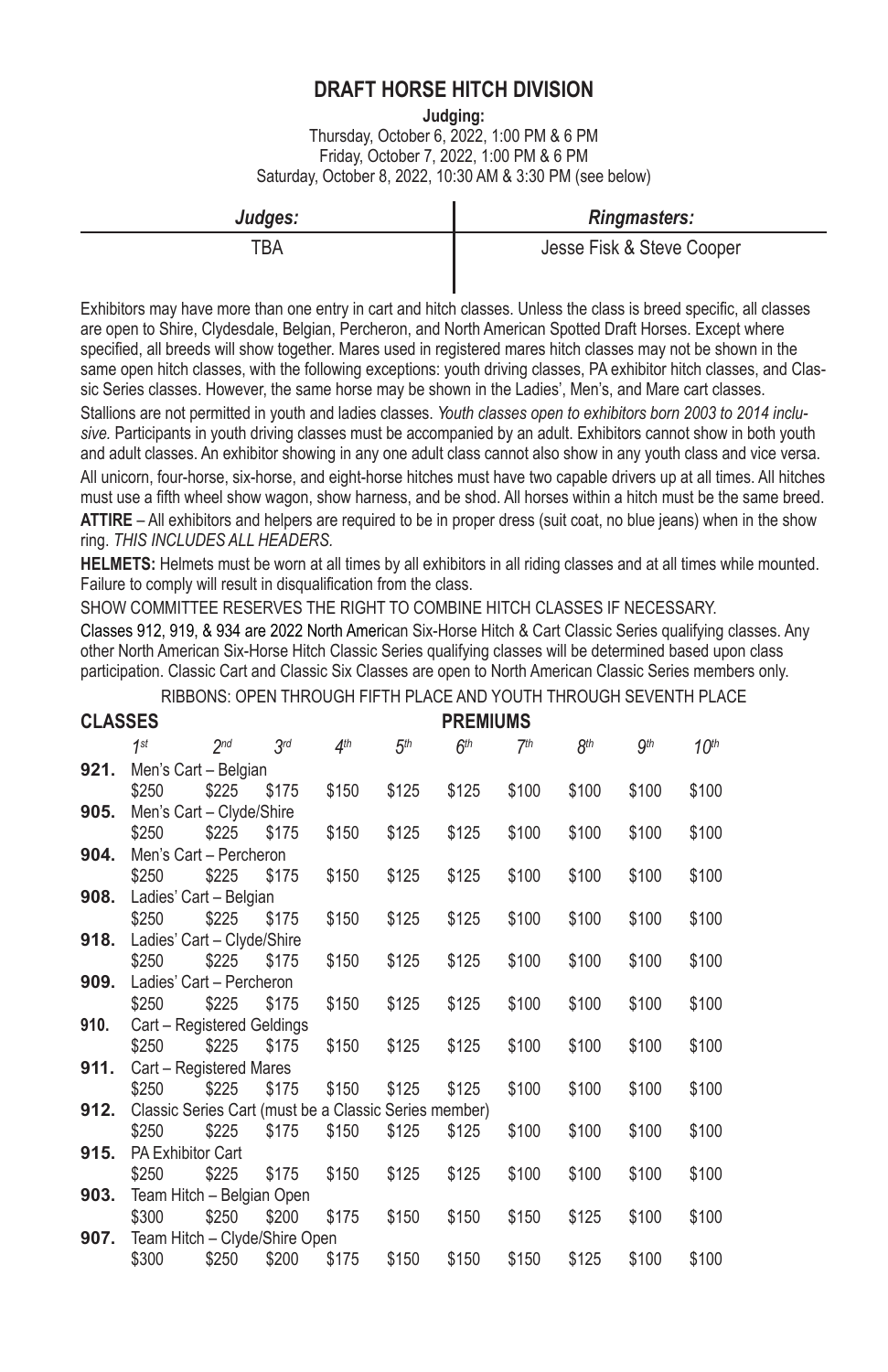| <b>CLASSES</b> |                                                                              |                 |                 |                 |                 | <b>PREMIUMS</b> |                 |                 |            |                  |
|----------------|------------------------------------------------------------------------------|-----------------|-----------------|-----------------|-----------------|-----------------|-----------------|-----------------|------------|------------------|
|                | 1st                                                                          | 2 <sub>nd</sub> | 3 <sup>rd</sup> | 4 <sup>th</sup> | 5 <sup>th</sup> | 6 <sup>th</sup> | 7 <sup>th</sup> | 8 <sup>th</sup> | <b>gth</b> | 10 <sup>th</sup> |
| 920.           | Team Hitch - Percheron Open                                                  |                 |                 |                 |                 |                 |                 |                 |            |                  |
|                | \$300                                                                        | \$250           | \$200           | \$175           | \$150           | \$150           | \$150           | \$125           | \$100      | \$100            |
| 917.           | Team Hitch - Ladies'                                                         |                 |                 |                 |                 |                 |                 |                 |            |                  |
|                | \$300                                                                        | \$250           | \$200           | \$175           | \$150           | \$150           | \$150           | \$125           | \$100      | \$100            |
| 906.           | Team Hitch - Registered Mares                                                |                 |                 |                 |                 |                 |                 |                 |            |                  |
|                | \$300                                                                        | \$250           | \$200           | \$175           | \$150           | \$150           | \$150           | \$125           | \$100      | \$100            |
| 916.           | Tandem                                                                       |                 |                 |                 |                 |                 |                 |                 |            |                  |
|                | \$300                                                                        | \$250           | \$200           | \$175           | \$150           | \$150           | \$150           | \$125           | \$100      | \$100            |
| 901.           | Unicorn - Open                                                               |                 |                 |                 |                 |                 |                 |                 |            |                  |
| 913.           | \$400                                                                        | \$300           | \$250           | \$200           | \$175           | \$175           | \$175           | \$175           |            |                  |
|                | Unicorn Hitch - Registered Mares<br>\$400                                    | \$300           | \$250           | \$200           | \$175           | \$175           | \$175           | \$175           |            |                  |
| 914.           | Four-Horse Hitch - Open                                                      |                 |                 |                 |                 |                 |                 |                 |            |                  |
|                | \$500                                                                        | \$400           | \$300           | \$250           | \$200           | \$200           | \$200           | \$200           |            |                  |
| 902.           | Four-Horse Hitch - Registered Mares                                          |                 |                 |                 |                 |                 |                 |                 |            |                  |
|                | \$500                                                                        | \$400           | \$300           | \$250           | \$200           | \$200           | \$200           | \$200           |            |                  |
| 919.           | All Breeds Classic Six-Horse Hitch (must be a Classic Series member)         |                 |                 |                 |                 |                 |                 |                 |            |                  |
|                | \$1700                                                                       | \$1200          | \$900           | \$600           | \$450           | \$375           | \$300           | \$250           | \$250      | \$200            |
| 934.           | All Breeds Classic Six-Horse Hitch (must be a Classic Series member)         |                 |                 |                 |                 |                 |                 |                 |            |                  |
|                | \$1700                                                                       | \$1200          | \$900           | \$600           | \$450           | \$375           | \$300           | \$250           | \$250      | \$200            |
| 935.           | Eight-Horse Hitch                                                            |                 |                 |                 |                 |                 |                 |                 |            |                  |
|                | \$1200                                                                       | \$1000          | \$800           | \$600           | \$500           | \$450           | \$400           | \$400           |            |                  |
| 926.           | Adult English Riding W/T/C - Draft Horse                                     |                 |                 |                 |                 |                 |                 |                 |            |                  |
|                | \$75                                                                         | \$65            | \$55            | \$45            | \$35            | \$25            | \$20            |                 |            |                  |
| 928.           | Adult Western Riding W/J/L - Draft Horse                                     |                 |                 |                 |                 |                 |                 |                 |            |                  |
|                | \$75                                                                         | \$65            | \$55            | \$45            | \$35            | \$25            | \$20            |                 |            |                  |
| 922.           | Youth Decorating, 14-19 years - Draft Horse/Haflinger & Draft Ponies<br>\$25 | \$20            | \$15            |                 |                 |                 |                 |                 |            |                  |
| 923.           | Youth Decorating, 8-13 years - Draft Horse/Haflinger & Draft Ponies          |                 |                 | \$10            | \$5             | \$5             | \$5             |                 |            |                  |
|                | \$25                                                                         | \$20            | \$15            | \$10            | \$5             | \$5             | \$5             |                 |            |                  |
| 924.           | Youth Showmanship, 14-19 years - Draft Horse                                 |                 |                 |                 |                 |                 |                 |                 |            |                  |
|                | \$25                                                                         | \$20            | \$15            | \$10            | \$5             | \$5             |                 |                 |            |                  |
| 925.           | Youth Showmanship, 8-13 years - Draft Horse                                  |                 |                 |                 |                 |                 |                 |                 |            |                  |
|                | \$25                                                                         | \$20            | \$15            | \$10            | \$5             | \$5             |                 |                 |            |                  |
| 927.           | Youth English Riding W/T - Draft Horse                                       |                 |                 |                 |                 |                 |                 |                 |            |                  |
|                | \$25                                                                         | \$20            | \$15            | \$10            | \$5             | \$5             |                 |                 |            |                  |
| 929.           | Youth Western Riding W/T - Draft Horse                                       |                 |                 |                 |                 |                 |                 |                 |            |                  |
|                | \$25                                                                         | \$20            | \$15            | \$10            | \$5             | \$5             |                 |                 |            |                  |
| 930.           | Youth Cart, 14-19 years - Draft Horse                                        |                 |                 |                 |                 |                 |                 |                 |            |                  |
|                | \$25                                                                         | \$20            | \$15            | \$10            | \$5             | \$5             |                 |                 |            |                  |
| 931.           | Youth Cart, 8-13 years - Draft Horse                                         |                 |                 |                 |                 |                 |                 |                 |            |                  |
|                | \$25                                                                         | \$20            | \$15            | \$10            | \$5             | \$5             |                 |                 |            |                  |
| 932.           | Youth Team, 14-19 years - Draft Horse                                        |                 |                 |                 |                 |                 |                 |                 |            |                  |
|                | \$25                                                                         | \$20            | \$15            | \$10            | \$5             | \$5             |                 |                 |            |                  |
| 933.           | Youth Team, 8-13 years - Draft Horse<br>\$25                                 | \$20            | \$15            | \$10            | \$5             | \$5             |                 |                 |            |                  |
|                |                                                                              |                 |                 |                 |                 |                 |                 |                 |            |                  |

See Following Page for Complete Show Schedule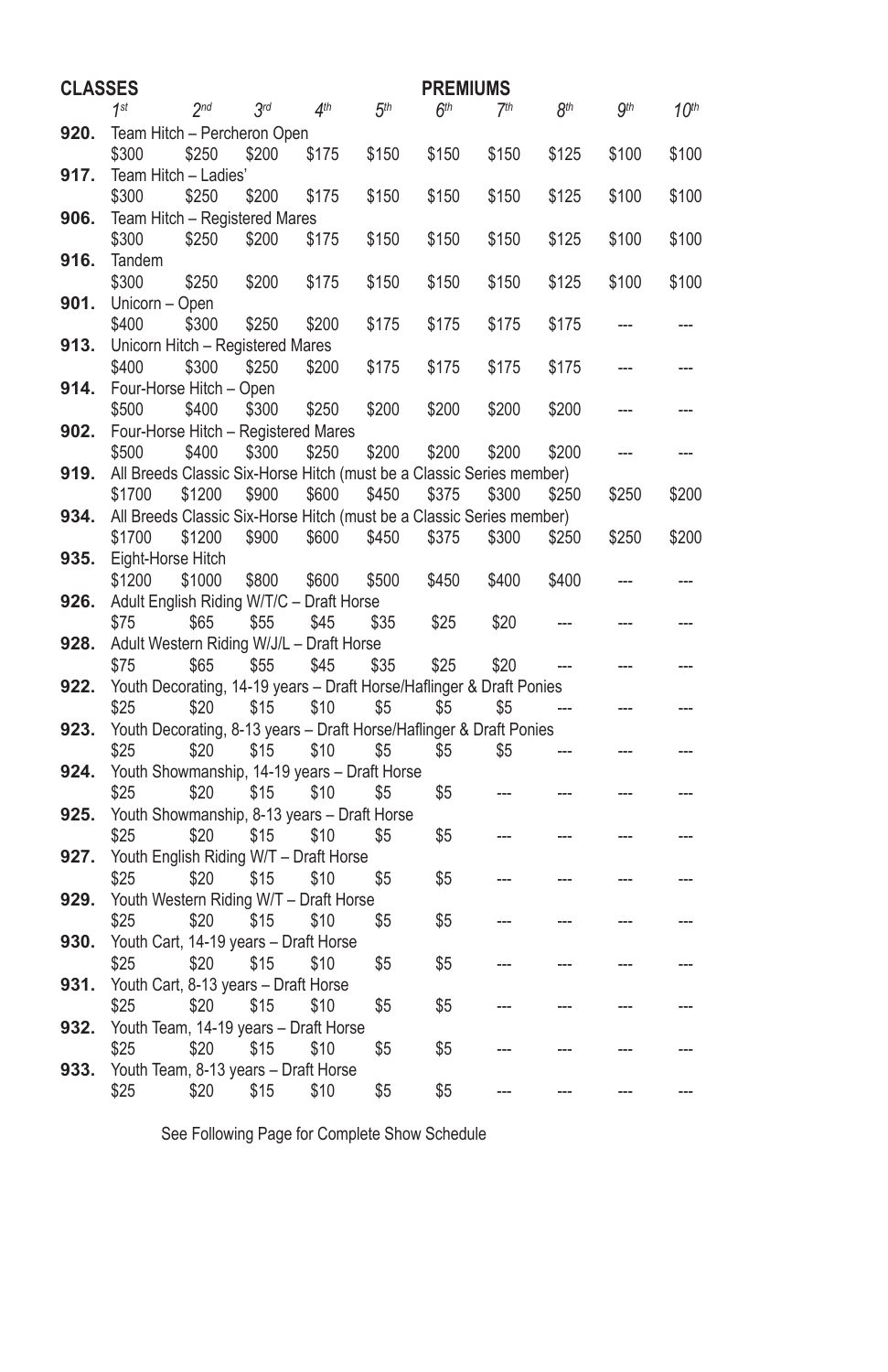# **Draft Horse and Haflinger Hitch Show Schedule Thursday, October 6, 2022 – Saturday, October 8, 2022**

#### **THURSDAY, OCTOBER 6**

- **8:00 AM –** Percheron, Shire, & Haflinger & Draft Pony Halter Shows **1:00 PM –** 913. Unicorn Hitch - Registered Mares 331. Team Hitch - Haflinger Draft Pony 917. Ladies' Team Hitch 333. Jenny Benny - Haflinger & Draft Pony 332. Jack Benny - Haflinger & Draft Pony 921. Men's Cart - Belgian 905. Men's Cart - Clyde/Shire
	- 904. Men's Cart Percheron

#### **6:00 PM –**914. Four-Horse Hitch - Open

- 334. Four-Horse Hitch Haflinger & Draft Pony
- 902. Four-Horse Hitch Registered Mares
- 356. Men's Cart Haflinger & Draft Pony
- 916. Tandem
- 915. PA Exhibitor Cart

#### **FRIDAY, OCTOBER 7**

- **8:00 AM** Belgian & Clydesdale Halter Shows **11:00 AM –** Supreme Draft Horse
- **1:00 PM–** 901. Unicorn Open
	- 355. Tandem Haflinger & Draft Pony 912. Classic Series Cart -
	- (must be a Classic Series member)
	- 357. Ladies' Cart Haflinger & Draft Pony
	- 909. Ladies' Cart Percheron
	- 918. Ladies' Cart Clyde/Shire
	- 908. Ladies' Cart Belgian

#### **6:00 PM –** 919. All Breed Classic Series Six Horse Hitch

- 360. Unicorn Hitch Haflinger & Draft Pony
- 906. Team Hitch Registered Mares
- 920. Team Hitch Percheron Open
- 903. Team Hitch Belgian Open
- 907. Team Hitch Clyde/Shire Open

#### **SATURDAY, OCTOBER 8**

- **8:00 AM –** 922. Youth Decorating, 14-19 years Draft Horse/ Haflinger & Hitch Ponies
	- 923. Youth Decorating, 8-13 years Draft Horse/ Haflinger & Hitch Ponies
	- 924. Youth Showmanship, 14-19 years Draft Horse
	- 925. Youth Showmanship, 8-13 years Draft Horse
	- 361. Youth Showmanship Haflinger & Draft Pony

#### *(not to begin before 10:30 AM)*

- 911. Cart Registered Mares 910. Cart - Registered Geldings 930. Youth Cart, 14-19 years - Draft Horse 931. Youth Cart, 8-13 years - Draft Horse 358. Youth Cart - Haflinger & Draft Pony 932. Youth Team, 14-19 years - Draft Horse 933.Youth Team, 8-13 years - Draft Horse 359. Youth Team - Haflinger & Draft Pony 926. Adult English Riding W/T/C - Draft Horse 927. Youth English Riding W/T - Draft Horse 928. Adult Western Riding W/J/L - Draft Horse
- 929. Youth Western Riding W/T Draft Horse
- **3:30 PM –** 934. All Breed Classic Series Six Horse Hitch 370. Six-Horse Hitch Championship Series Haflinger & Draft Pony
	- 371. Six-Horse Hitch Championship Series Haflinger & Draft Pony
	- 935. Eight-Horse Hitch
- **7:30 PM –** Horse Pull Lightweight & Heavyweight Division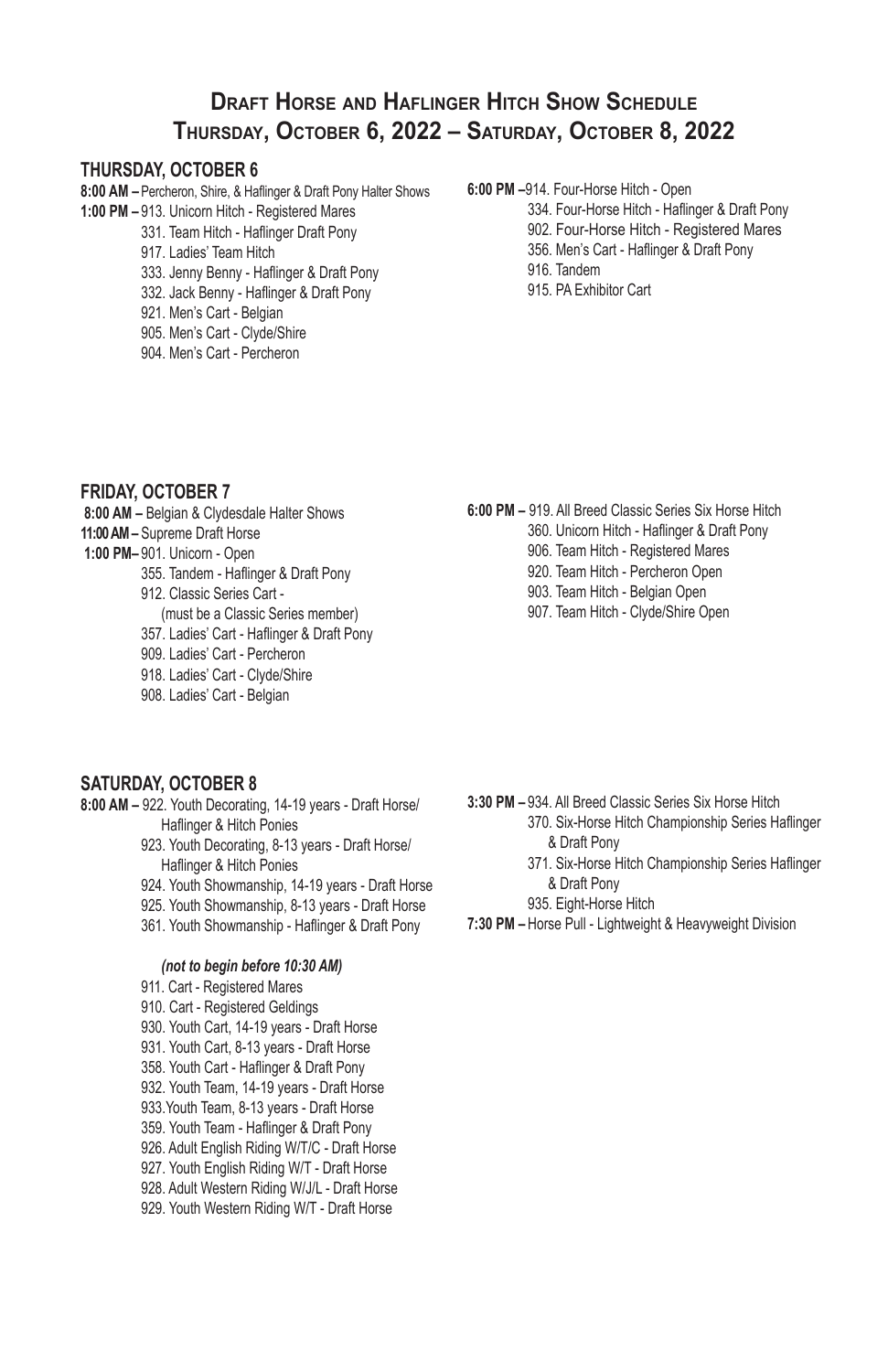# **HAFLINGER & DRAFT PONY SHOW**

American Haflinger Registry Pointed Show

### Thursday, October 6, 2022, through Saturday, October 8, 2022

### Equine Arena

## RIBBONS: OPEN THROUGH FIFTH PLACE AND YOUTH THROUGH SEVENTH PLACE Rosettes to Champions and Reserve Champion

| Judge:               | <b>Ringmasters:</b>        |  |  |  |  |  |  |
|----------------------|----------------------------|--|--|--|--|--|--|
| Halter: TBA          | Steve Cooper or Jesse Fisk |  |  |  |  |  |  |
| $\sim$ $\sim$ $\sim$ |                            |  |  |  |  |  |  |

## **Specifications**

Classes offered are conducted and judged in accordance with the current practices of the Haflinger breed and Hitch Pony type. Also governing this show are the rules and regulations of the EXPOSI-TION as stated in this Premium List.

**ENTRY** into this show constitutes an agreement and an understanding that individuals and the Keystone International Livestock Exposition will not be responsible for any loss, theft, or injury occurring at this show. Youth are not permitted to show stallions.

Any registered and grade horses may enter and compete. Grade horses must be of Haflinger and Draft Pony type. The same horse may be shown in the Ladies' and Men's cart classes.

## **SHOWING** –

- Youth classes: Youth classes open to exhibitors born 2003 to 2014 inclusive. Participants in youth driving classes must be accompanied by an adult. Exhibitors cannot show in both youth and adult classes. An exhibitor showing in any one adult class cannot also show in any youth class and vice versa.
- Men and women will compete together in all Hitch and Performance classes, unless otherwise noted.
- All exhibitors and helpers are required to be in proper dress (suit coat, no blue jeans) when in the show ring. THIS INCLUDES ALL HEADERS.